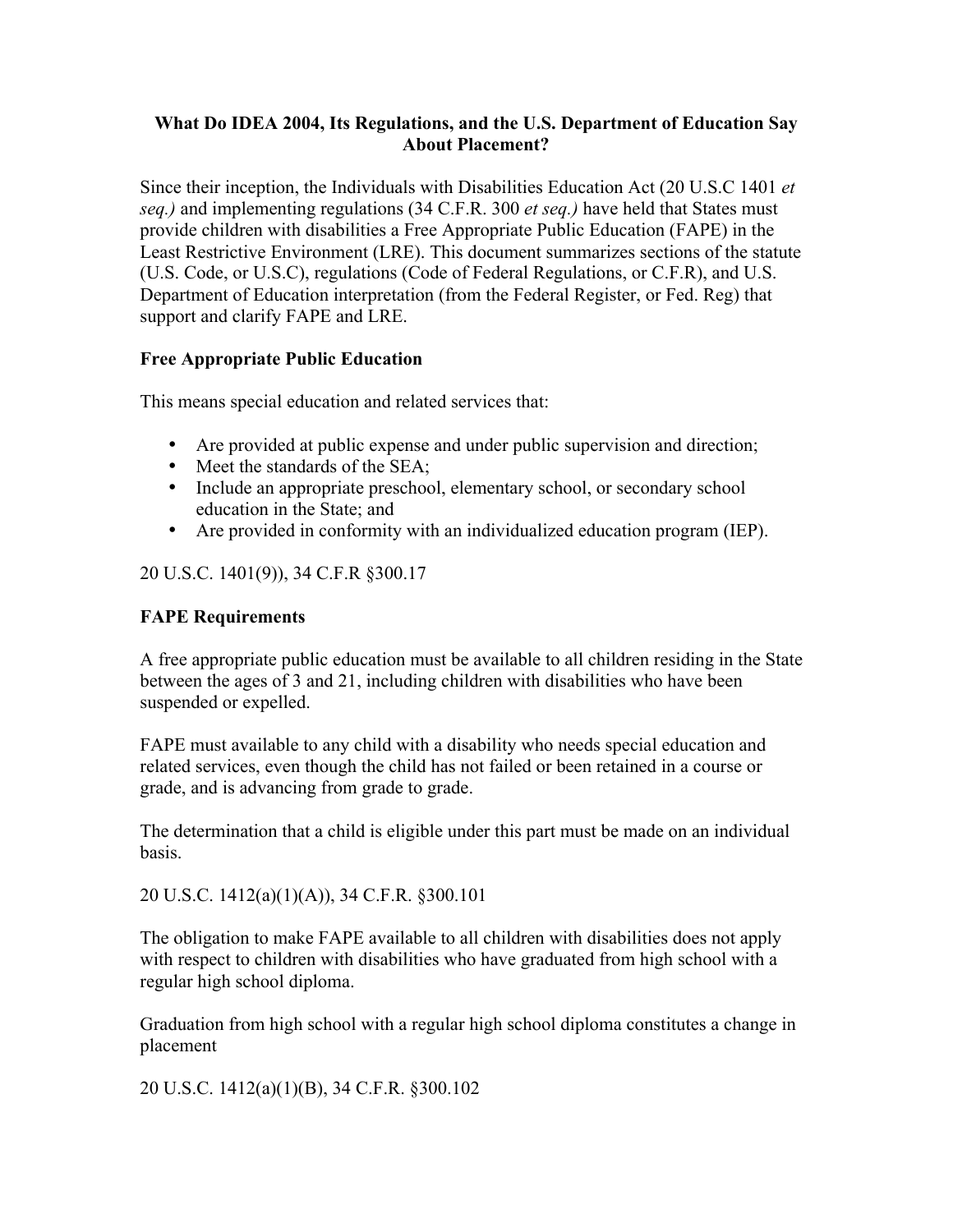#### FAPE Methods and Payments

Each State may use whatever State, local, Federal, and private sources of support are available in the State to meet the requirements of this part. For example, if it is necessary to place a child with a disability in a residential facility, a State could use joint agreements between the agencies involved for sharing the cost of that placement.

### 20 U.S.C. 1401(8), 1412(a)(1)), 34 C.F.R. §300.103

#### Residential Placement

If placement in a public or private residential program is necessary to provide special education and related services to a child with a disability, the program, including non-medical care and room and board, must be at no cost to the parents of the child.

#### 20 U.S.C. 1412(a)(1), 1412(a)(10)(B)), 34 C.F.R. §300.104

The Department of Education has stated:

[This section] is a longstanding provision that applies to placements that are made by public agencies in public and private institutions for educational purposes and clarifies that parents are not required to bear the costs of a public or private residential placement if such placement is determined necessary to provide FAPE. If a public agency determines in an individual situation that a child with a disability cannot receive FAPE from the programs that the public agency conducts and, therefore, placement in a public or private residential program is necessary to provide special education and related services to the child, the program, including non-medical care and room and board, must be at no cost to the parents of the child.

In situations where a child's educational needs are inseparable from the child's emotional needs and an individual determination is made that the child requires the therapeutic and habilitation services of a residential program in order to "benefit from special education," these therapeutic and habilitation services may be "related services" under the Act. In such a case, the SEA is responsible for ensuring that the entire cost of that child's placement, including the therapeutic care as well as room and board, is without cost to the parents. However, the SEA is not responsible for providing medical care. Thus, visits to a doctor for treatment of medical conditions are not covered services under Part B of the Act and parents may be responsible for the cost of the medical care.

71 Fed. Reg. 46581

#### Least Restrictive Environment (LRE)

Each public agency must ensure that: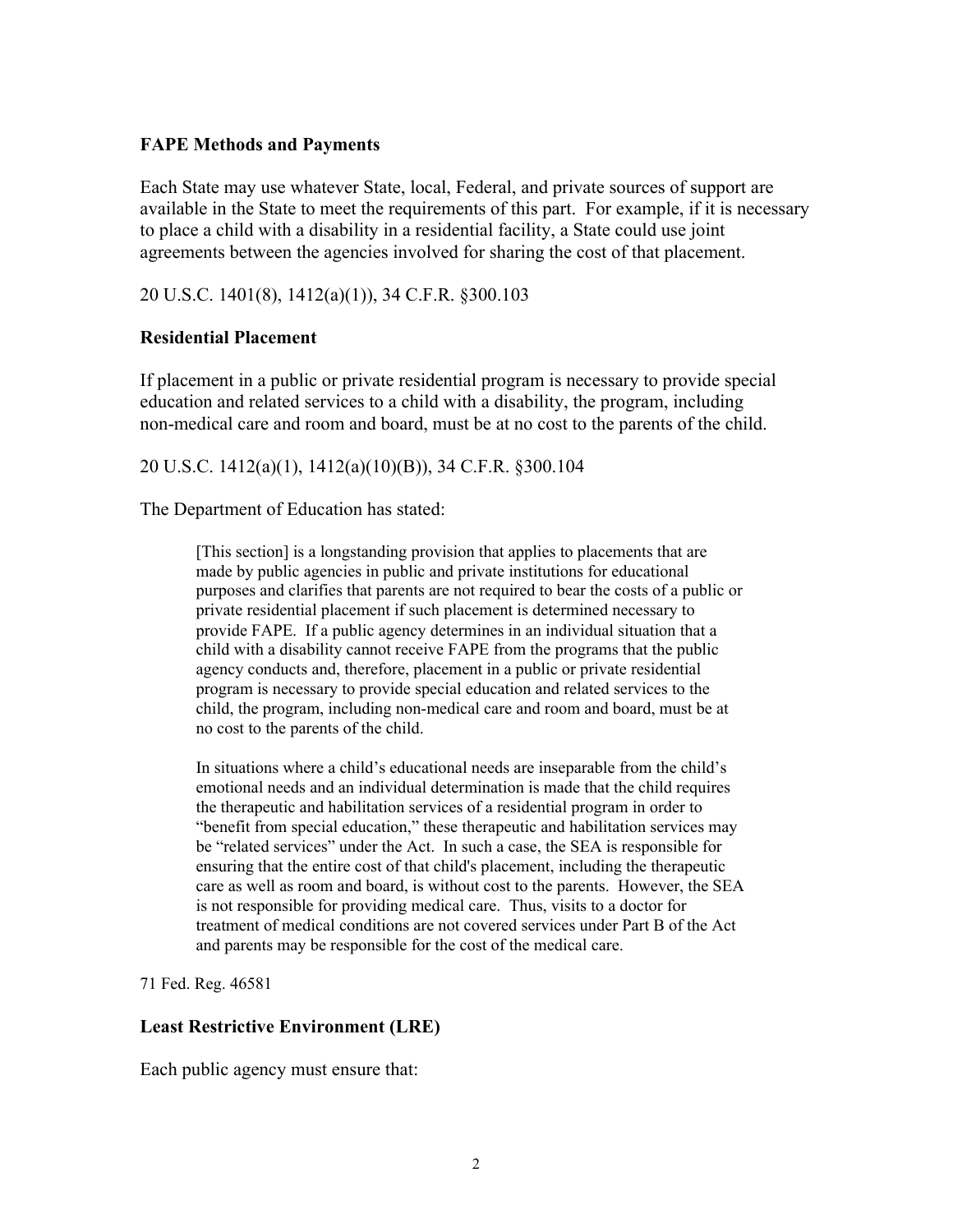- To the maximum extent appropriate, children with disabilities, including children in public or private institutions or other care facilities, are educated with children who are nondisabled; and
- Special classes, separate schooling, or other removal of children with disabilities from the regular educational environment occurs only if the nature or severity of the disability is such that education in regular classes with the use of supplementary aids and services cannot be achieved satisfactorily.

A State funding mechanism must not result in placements that violate the Least Restrictive Environment requirements.

A State must not use a funding mechanism by which the State distributes funds on the basis of the type of setting in which a child is served that will result in the failure to provide a child with a disability FAPE according to the unique needs of the child, as described in the child's IEP.

If the State does not have policies and procedures to ensure compliance with the LRE and funding requirements of this section, the State must provide the Secretary an assurance that the State will revise the funding mechanism as soon as feasible to ensure that the mechanism does not result in placements that violate LRE.

20 U.S.C. 1412(a)(5)), 34 C.F.R §300.114

In response to suggestions that this regulation be clarified to better serve deaf and hard of hearing students and others with low-incidence disabilities, the Department commented:

The LRE requirements . . . express a strong preference, not a mandate, for educating children with disabilities in regular classes alongside their peers without disabilities . . .

With respect to the recommendation that the placement for children who are deaf or hard of hearing be based on the child's communication needs, [the IEP section] . . . clarifies that the IEP Team, in developing the IEP for a child who is deaf or hard of hearing, must consider the child's language and communication needs, opportunities for direct communication with peers and professional personnel in the child's language and communication mode, and the child's academic level and full range of needs, including opportunities for direct instruction in the child's language and communication mode.

With respect to strengthening the continuum of alternative placement requirements, nothing in the LRE requirements would prevent an IEP Team from making a determination that placement in the local school is not appropriate for a particular child. [The continuum of alternative placements section] already requires each public agency to ensure that a continuum of alternative placements is available to meet the needs of children with disabilities for special education and related services . . .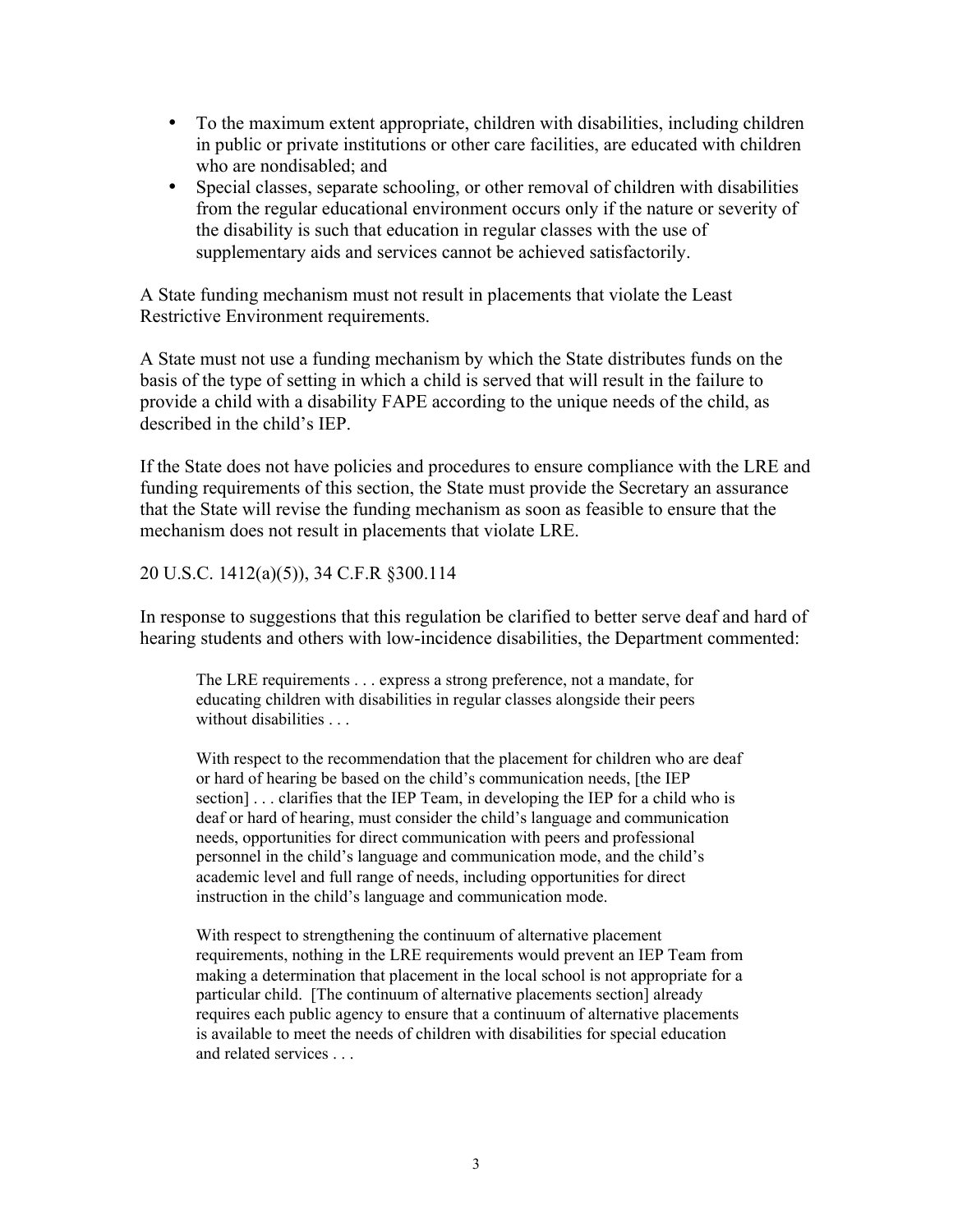The process for determining the educational placement for children with lowincidence disabilities (including children who are deaf, hard of hearing, or deafblind) is the same process used for determining the educational placement for all children with disabilities. That is, each child's educational placement must be determined on an individual case-by-case basis depending on each child's unique educational needs and circumstances, rather than by the child's category of disability, and must be based on the child's IEP. We believe the LRE provisions are sufficient to ensure that public agencies provide low-incidence children with disabilities access to appropriate educational programming and services in the educational setting appropriate to meet the needs of the child in the LRE.

. . . [W]e agree [that Congress made clear its] intent that State funding mechanisms support the LRE requirements and do not provide an incentive or disincentive for certain placement decisions . . .

71 Fed. Reg. 46585-46586

## Continuum of Alternative Placements

Each public agency must ensure that a continuum of alternative placements is available to meet the needs of children with disabilities for special education and related services.

The continuum must:

- Include the alternative placements listed in the definition of special education (instruction in regular classes, special classes, special schools, home instruction, and instruction in hospitals and institutions); and
- Make provision for supplementary services (such as resource room or itinerant instruction) to be provided in conjunction with regular class placement.

## 20 U.S.C. 1412(a)(5)), §300.115

In its Analysis the Department stated "This continuum of alternative placements is intended to ensure that a child with a disability is served in a setting where the child can be educated successfully in the LRE." The Department also stated: "... [P]lacement decisions must be based on the individual needs of each child with a disability. Public agencies, therefore, must not make placement decisions based on a public agency's needs or available resources, including budgetary considerations and the ability of the public agency to hire and recruit qualified staff."

71 Fed. Reg. 46587

#### **Placements**

In determining the educational placement of a child with a disability each public agency must ensure that:

• The placement decision: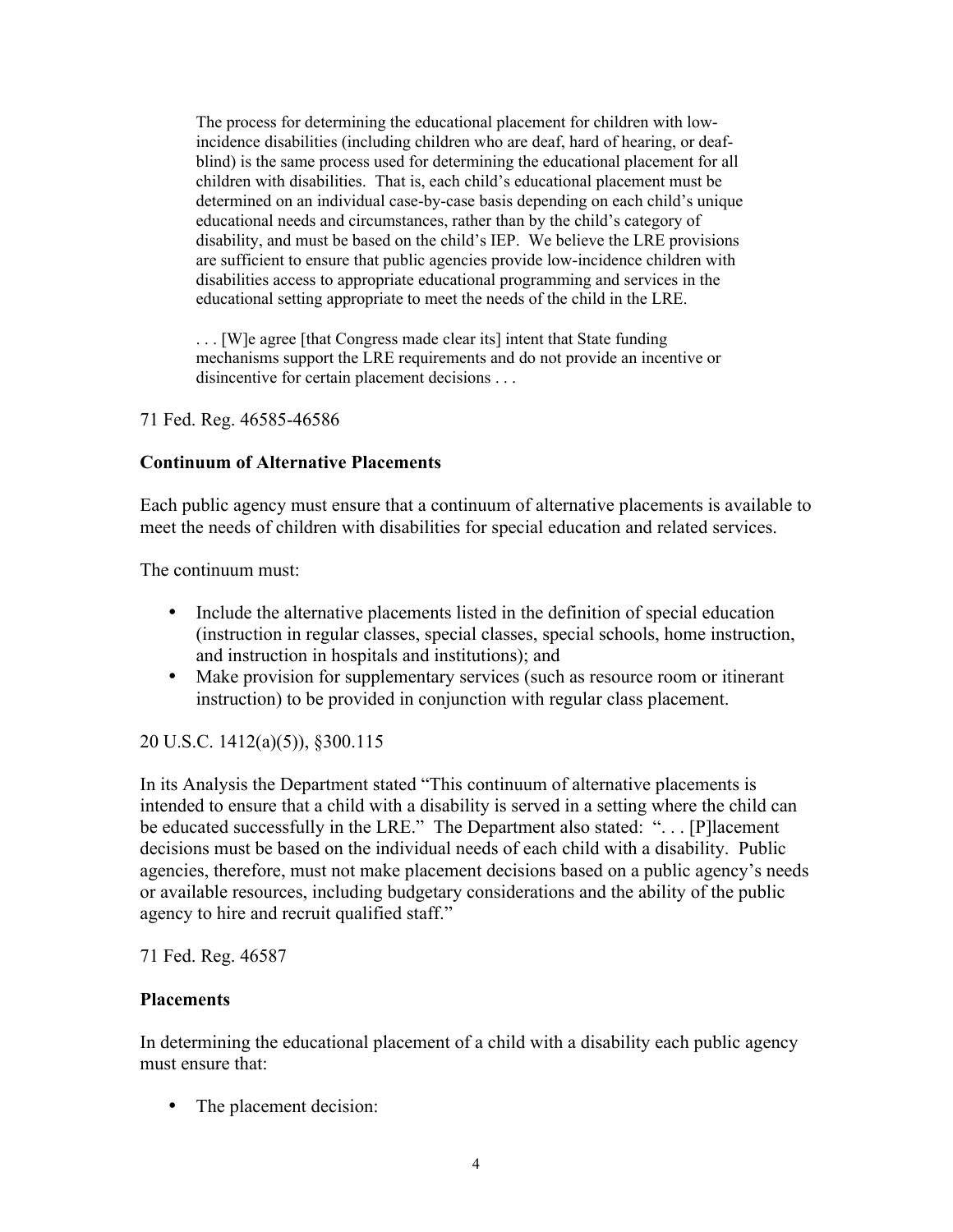- o Is made by a group of persons, including the parents, and other persons knowledgeable about the child, the meaning of the evaluation data, and the placement options; and
- o Is made in conformity with the LRE provisions;
- The child's placement:
	- o Is determined at least annually;
	- o Is based on the child's IEP; and
	- o Is as close as possible to the child's home;
- Unless the IEP of a child with a disability requires some other arrangement, the child is educated in the school that he or she would attend if nondisabled;
- In selecting the LRE, consideration is given to any potential harmful effect on the child or on the quality of services that he or she needs; and
- A child with a disability is not removed from education in age-appropriate regular classrooms solely because of needed modifications in the general education curriculum.

#### 20 U.S.C. 1412(a)(5)), §300.116

The Department provided this guidance:

The overriding rule in [the regulation regarding placement] is that placement decisions for all children with disabilities must be made on an individual basis and ensure that each child with a disability is educated in the school the child would attend if not disabled unless the child's IEP requires some other arrangement. However, [IDEA 2004] does not require that every child with a disability be placed in the regular classroom regardless of individual abilities and needs. This recognition that regular class placement may not be appropriate for every child with a disability is reflected in the requirement that LEAs make available a range of placement options, known as a continuum of alternative placements, to meet the unique educational needs of children with disabilities. This requirement for the continuum reinforces the importance of the individualized inquiry, not a "one size fits all" approach, in determining what placement is the LRE for each child with a disability. The options on this continuum must include the alternative placements listed in the definition of special education . . . (instruction in regular classes, special classes, special schools, home instruction, and instruction in hospitals and institutions). These options must be available to the extent necessary to implement the IEP of each child with a disability. The group determining the placement must select the placement option on the continuum in which it determines that the child's IEP can be implemented in the LRE. Any alternative placement selected for the child outside of the regular educational environment must include appropriate opportunities for the child to interact with nondisabled peers, to the extent appropriate to the needs of the children . . .

[The Least Restrictive Environment provision] of [IDEA 2004] presumes that the first placement option considered for each child with a disability is the regular classroom in the school that the child would attend if not disabled, with appropriate supplementary aids and services to facilitate such placement. Thus, before a child with a disability can be placed outside of the regular educational environment, the full range of supplementary aids and services that could be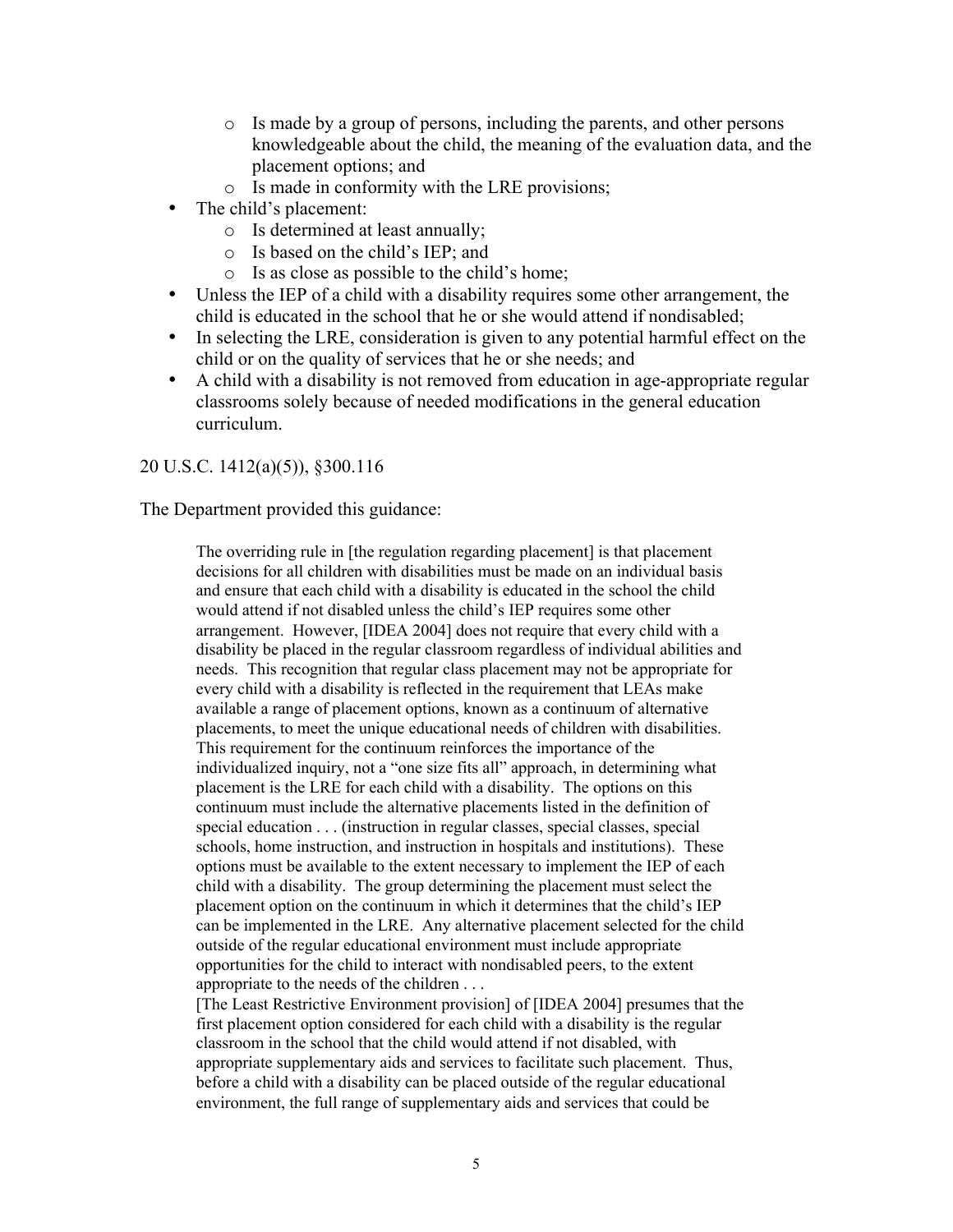provided to facilitate the child's placement in the regular classroom setting must be considered. Following that consideration, if a determination is made that a particular child with a disability cannot be educated satisfactorily in the regular educational environment, even with the provision of appropriate supplementary aids and services, that child could be placed in a setting other than the regular classroom.

. . . Historically, we have referred to "placement" as points along the continuum of placement options available for a child with a disability, and "location" as the physical surrounding, such as the classroom, in which a child with a disability receives special education and related services. Public agencies are strongly encouraged to place a child with a disability in the school and classroom the child would attend if the child did not have a disability. However, a public agency may have two or more equally appropriate locations that meet the child's special education and related services needs and school administrators should have the flexibility to assign the child to a particular school or classroom, provided that determination is consistent with the decision of the group determining placement. It also should be noted that . . a parent must be given written prior notice . . . a reasonable time before a public agency implements a proposal or refusal to initiate or change the identification, evaluation, or educational placement of the child, or the provision of FAPE to the child. Consistent with this notice requirement, parents of children with disabilities must be informed that the public agency is required to have a full continuum of placement options, as well as about the placement options that were actually considered and the reasons why those options were rejected.

. . .

[I]t is the Department's longstanding position that maintaining a child's placement in an educational program that is substantially and materially similar to the former placement is not a change in placement.

71 Fed. Reg. 46587-46588

#### State Technical Assistance and Training Activities

Each SEA must carry out activities to ensure that teachers and administrators in all public agencies:

- Are fully informed about their responsibilities for implementing [the Least] Restrictive Environment provisions]; and
- Are provided with technical assistance and training necessary to assist them in this effort.

## 20 U.S.C. 1412(a)(5)), 34 C.F.R. §300.119

#### Monitoring Activities

The SEA must carry out activities to ensure that [the Least Restrictive Environment provisions are] implemented by each public agency.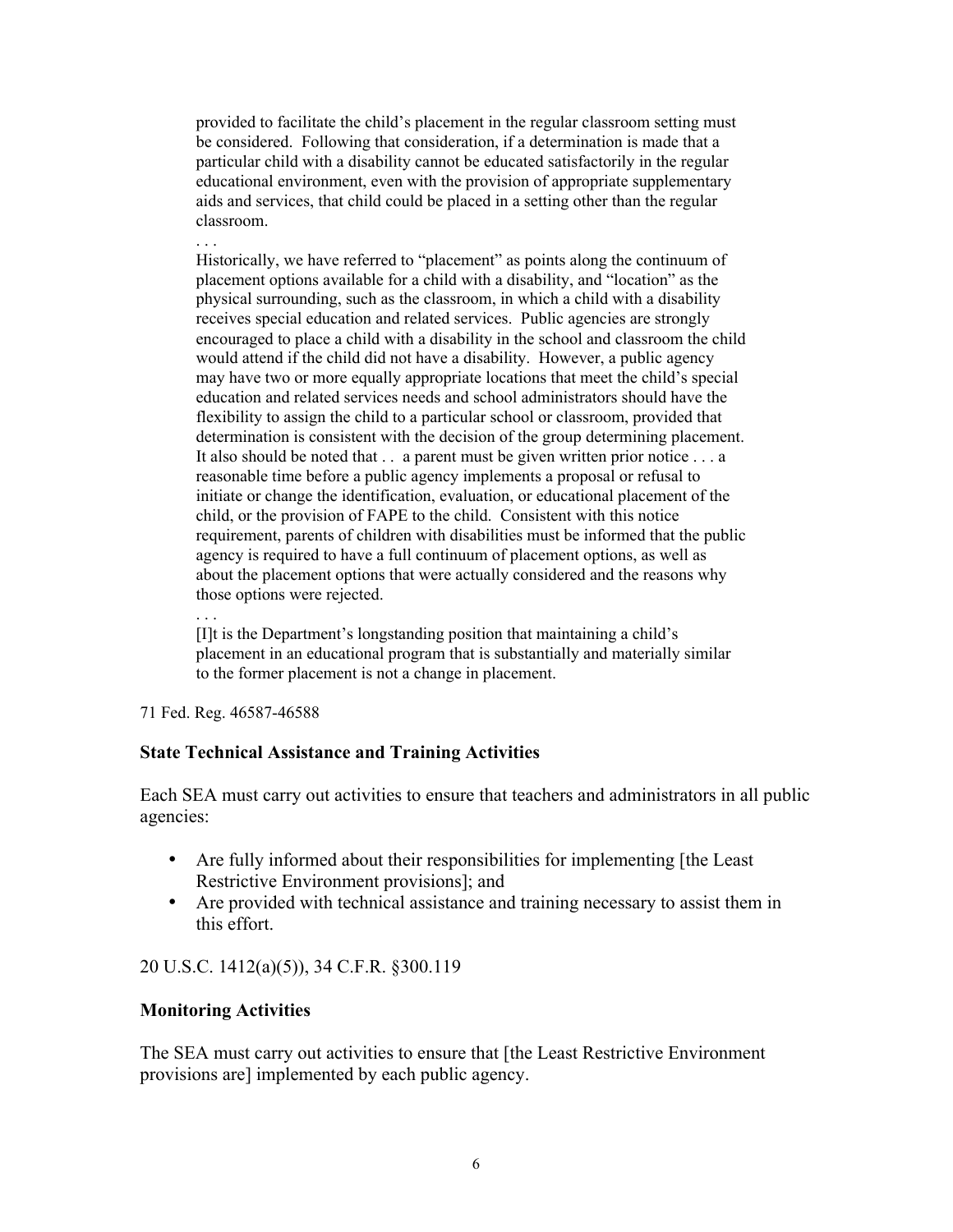If there is evidence that a public agency makes placements that are inconsistent with the Least Restrictive Environment provisions the SEA must:

- Review the public agency's justification for its actions; and
- Assist in planning and implementing any necessary corrective action.

# 20 U.S.C. 1412(a)(5)), 34 C.F.R. §300.120

## Private School Placements by Public Agencies

Before a public agency places a child with a disability in, or refers a child to, a private school or facility, the agency must initiate and conduct a meeting to develop an IEP for the child.

The agency must ensure that a representative of the private school or facility attends the IEP meeting. If the representative cannot attend, the agency must use other methods to ensure participation by the private school or facility, including individual or conference telephone calls.

After a child with a disability enters a private school or facility, any meetings to review and revise the child's IEP may be initiated and conducted by the private school or facility at the discretion of the public agency.

If the private school or facility initiates and conducts these meetings, the public agency must ensure that the parents and an agency representative:

- Are involved in any decision about the child's IEP; and
- Agree to any proposed changes in the IEP before those changes are implemented.

Even if a private school or facility implements a child's IEP, responsibility for compliance with this part remains with the public agency and the SEA.

20 U.S.C. 1412(a)(10)(B)), 34 C.F.R. §300.325

## Educational Placements

Each public agency must ensure that the parents of each child with a disability are members of any group that makes decisions on the educational placement of their child.

20 U.S.C. 1414(e)), 34 C.F.R §300.327

The Department stated that its longstanding position is that "placement refers to the provision of special education and related services rather than a specific place, such as a specific classroom or specific school."

71 Fed. Reg. 46687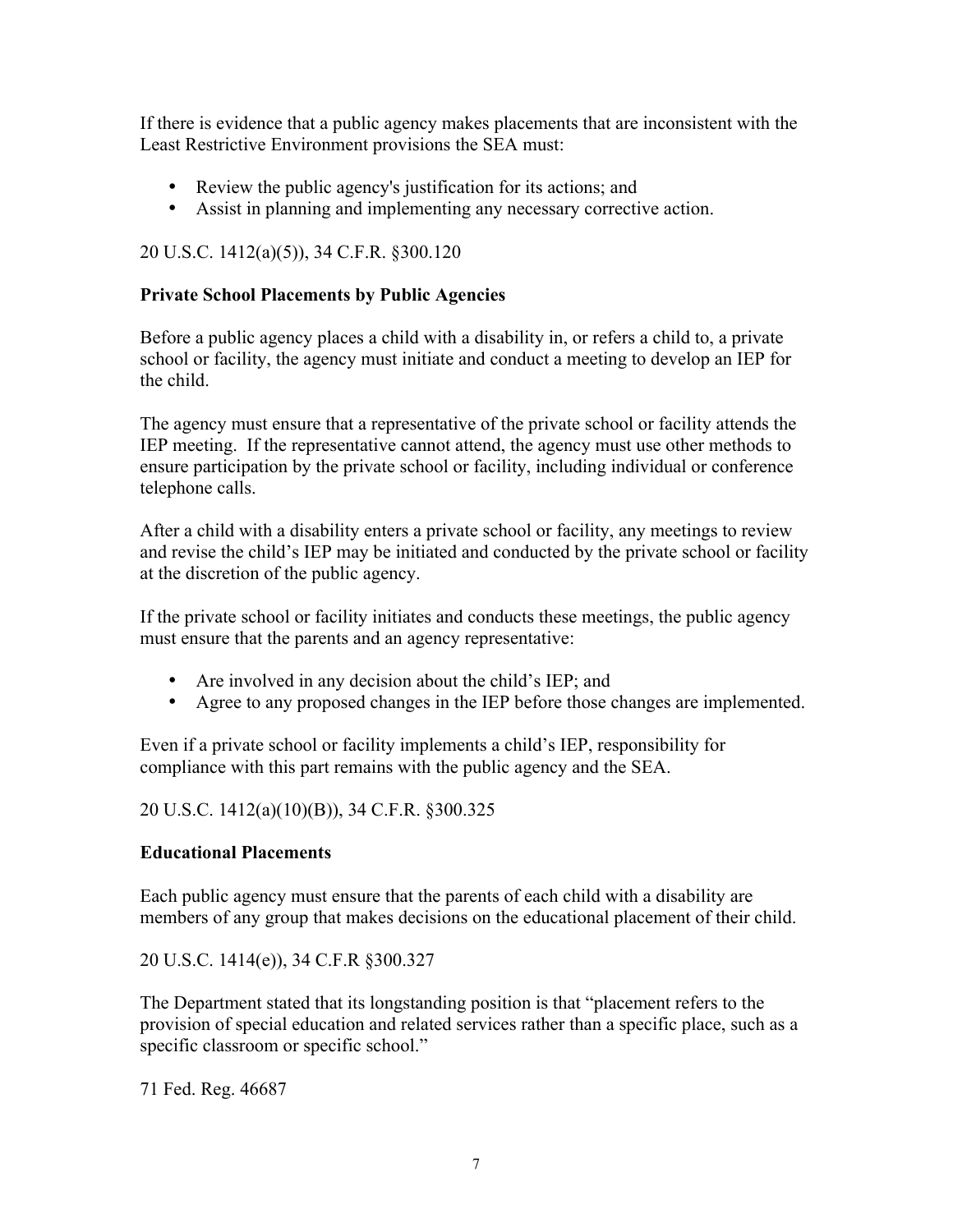## Discipline Procedures

The statute, regulations, and Department of Education interpretation go into great detail about the circumstances under which a child may be removed from a setting for disciplinary reasons.

20 U.S.C. 615 (k), 34 C.F.R. § 530-536

## State Monitoring and Enforcement

The State must monitor and enforce the implementation of IDEA and annually report on performance.

The primary focus of the State's monitoring activities must be on:

- Improving educational results and functional outcomes for all children with disabilities; and
- Ensuring that public agencies meet Part B requirements, especially those most closely related to improving educational results for children with disabilities.

The State must use quantifiable indicators and such qualitative indicators needed to adequately measure performance in the priority areas and the indicators established by the Secretary of the U.S. Department of Education for State performance plans.

The State must monitor the LEAs located in the State, using quantifiable and qualitative indicators, on:

- Provision of FAPE in the Least Restrictive Environment;
- State exercise of general supervision; and
- Disproportionate representation of racial and ethnic groups in special education and related services.

20 U.S.C. 1416(a)), §300.600

To the suggestion that the regulations should stress individualization when determining LRE, the Department stated:

[The statute and regulation] require each public agency to ensure that a continuum of alternative placements (including instruction in regular classes, special classes, special schools, home instruction, and instruction in hospitals and institutions) is available to meet the needs of children with disabilities for special education and related services. The LRE provisions are intended to ensure that a child with a disability is served in a setting where the child can be educated successfully and that placement decisions are individually determined based on each child's abilities and needs.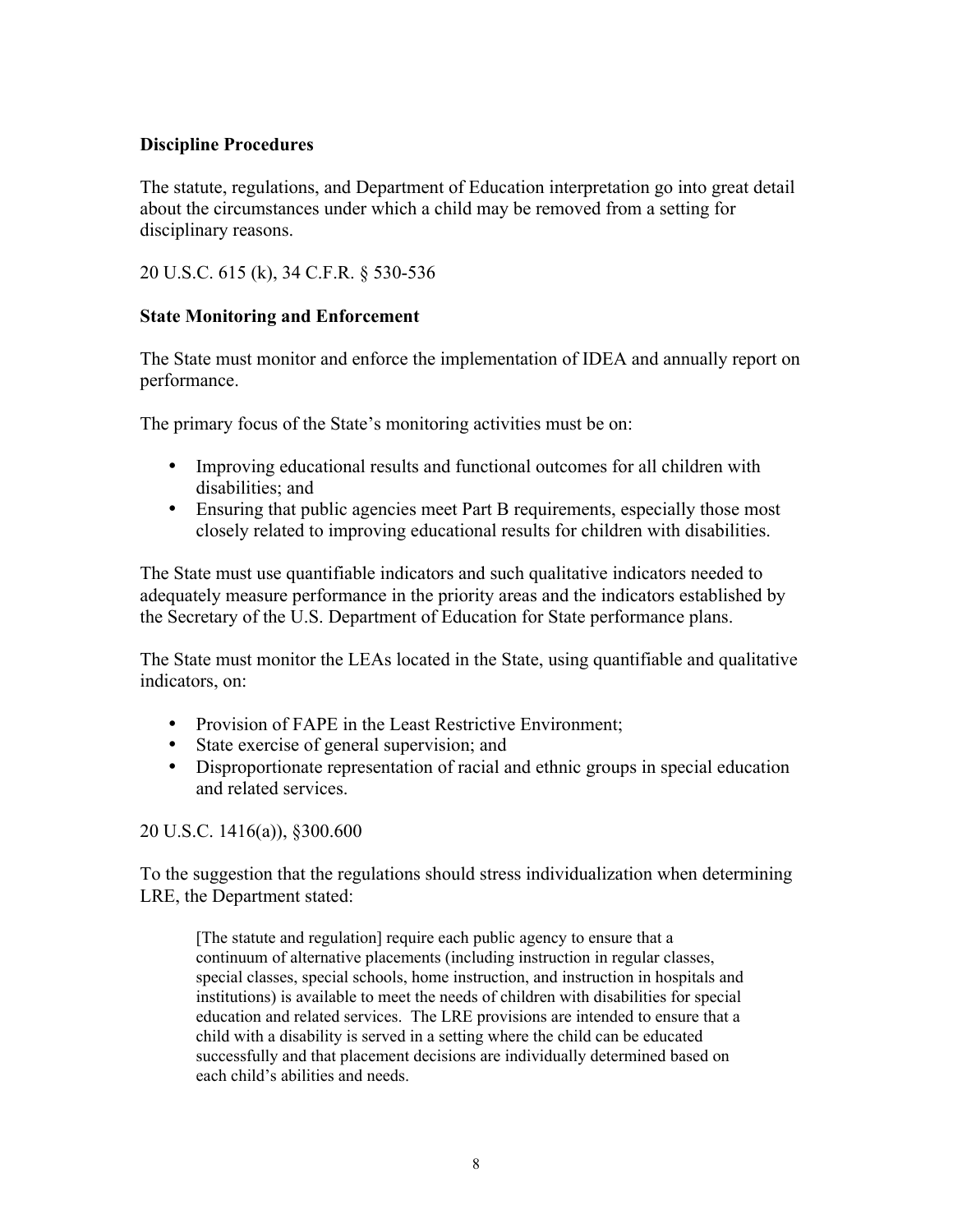### State Performance Plans and Data Collection

Each State must have in place a performance plan that evaluates the State's efforts to implement the requirements and purposes of Part B of the Act, and describes how the State will improve such implementation. As part of the plan, each State must establish measurable and rigorous targets for the indicators established by the Secretary under the priority areas: Provision of FAPE in the LRE, State exercise of general supervision, an disproportionate representation of racial and ethnic groups in special education and related services.

Each State must collect valid and reliable information as needed to report annually to the Secretary on the indicators established by the Secretary for the State performance plans.

20 U.S.C. 1416(b)), 34 C.F.R. §300.601

The Department stated:

 . . . [T]he public should be represented in developing State performance plans . . . Congress stated its expectation that State performance plans, indicators, and targets be developed with broad stakeholder input and public dissemination. OSEP Memo 05-12 requires States to provide information in the overview section of the State performance plan, clarifying how the State obtained broad input from stakeholders on the State performance plan. Furthermore, [the State Advisory Panel sections] clarify the State's responsibility to establish and maintain an advisory panel, whose membership consists of broad and diverse representation, to advise States on many issues, including developing evaluations and reporting on data to the Secretary.

71 Fed. Reg. 46732

## State Use of Targets and Reporting

Each State must use the targets established in the State's performance plan and the priority areas (provision of FAPE in the LRE, state exercise of general supervision, and disproportionate representation of racial and ethnic groups in special education and related services) to analyze the performance of each LEA.

The State must:

- Report annually to the public on the performance of each LEA on the targets in the State's performance plan.
- Make the State's performance plan available through public means.
- Report annually to the Secretary on the performance of the State under the State's performance plan.

20 U.S.C. 1416(b), 34 C.F.R §300.602